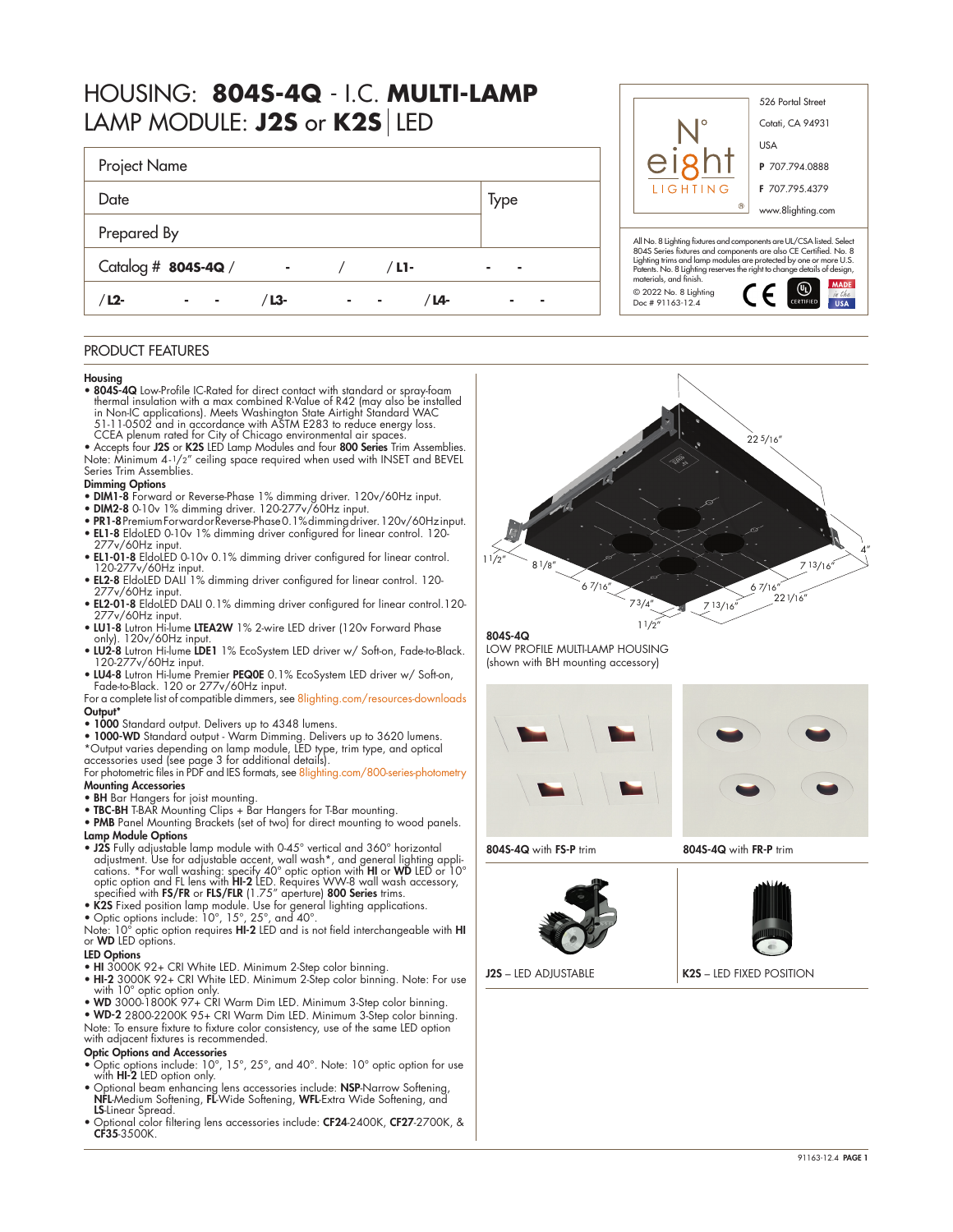### PRODUCT SPECIFIER/PRODUCT ORDER NUMBER



A combination Lamp Module with desired Light Engine and optional Optical Accessory (if needed) is required for each lamp position. Lamp Modules can be intermixed within the same housing and are independently controllable.

| LI-                   |                                                                                                                                                                                                                                                 | $L2-$                 |                                                                                                                                           | L3-                    |                                  |                                                               | L4-                                                                                                                                                                                                                      |                                         |
|-----------------------|-------------------------------------------------------------------------------------------------------------------------------------------------------------------------------------------------------------------------------------------------|-----------------------|-------------------------------------------------------------------------------------------------------------------------------------------|------------------------|----------------------------------|---------------------------------------------------------------|--------------------------------------------------------------------------------------------------------------------------------------------------------------------------------------------------------------------------|-----------------------------------------|
| LAMP<br><b>MODULE</b> | OPTICAL<br>OPTICAL<br>OPTIONS ACCESSORY                                                                                                                                                                                                         | LAMP<br><b>MODULE</b> | OPTICAL<br>OPTICAL<br>OPTIONS ACCESSORY                                                                                                   |                        | LAMP<br>OPTICAL<br><b>MODULE</b> | OPTICAL<br>OPTIONS ACCESSORY                                  | LAMP<br><b>MODULE</b>                                                                                                                                                                                                    | OPTICAL<br>OPTICAL<br>OPTIONS ACCESSORY |
|                       | <b>LAMP MODULE</b>                                                                                                                                                                                                                              |                       |                                                                                                                                           | <b>OPTICAL OPTIONS</b> |                                  |                                                               | <b>OPTICAL ACCESSORIES (Optional)</b>                                                                                                                                                                                    |                                         |
|                       | $J2S-XX*$<br>LED adjustable<br>*LED Options:<br><b>HI</b> 3000K White LED<br>HI-2 <sup>t</sup> 3000K White LED<br><b>WD</b> 3000 - 1800K Warm Dim LED<br><b>WD-2</b> 2800 - 2200K Warm Dim LED<br><sup>†</sup> For use with 10° optic only      |                       | 10 <sup>*</sup> 10° Very Narrow Spot<br>15 15° Narrow Spot<br>25 25° Narrow Flood<br>40 $40^{\circ}$ Flood<br>*For use with HI-2 LED only |                        |                                  | <b>FL</b> Wide Softening Lens<br><b>LS</b> Linear Spread Lens | <b>NSP</b> Narrow Softening Lens<br><b>NFL</b> Medium Softening Lens<br><b>WFL</b> Extra Wide Softening Lens<br>CF24 2400°K Color Filtering Lens<br>CF27 2700°K Color Filtering Lens<br>CF35 3500°K Color Filtering Lens |                                         |
| illillilli<br>$\circ$ | $K2S-XX^*$<br>LED fixed position<br>*LED Options:<br><b>HI</b> 3000K White LED<br>HI-2 <sup>t</sup> 3000K White LED<br><b>WD</b> 3000 - 1800K Warm Dim LED<br><b>WD-2</b> 2800 - 2200K Warm Dim LED<br><sup>†</sup> For use with 10° optic only |                       | 10 <sup>*</sup> 10° Very Narrow Spot<br>15 15° Narrow Spot<br>25 25° Narrow Flood<br>40 $40^{\circ}$ Flood<br>*For use with HI-2 LED only |                        |                                  | <b>FL</b> Wide Softening Lens<br><b>LS</b> Linear Spread Lens | <b>NSP</b> Narrow Softening Lens<br><b>NFL</b> Medium Softening Lens<br><b>WFL</b> Extra Wide Softening Lens<br>CF24 2400°K Color Filtering Lens<br>CF27 2700°K Color Filtering Lens<br>CF35 3500°K Color Filtering Lens |                                         |

#### Optic Option and Accessory Notes

One field interchangeable optic option included standard. Up to two additional optical accessories can be accommodated.

### Installation Notes

Ambient temperatures in ceiling space should not exceed 40°C (104°F) during normal operation. For models with EL1-8, EL1-01-8, EL2-8, EL2-01-8, LU1-8 or LU2-8 dimming options, ambient temperatures should not exceed 25°C (77°F).

### **Warranty**

All No. 8 Lighting products are by a 5-year limited warranty. For specific warranty details and limitations, see [8lighting.com/resources-downloads](https://8lighting.com/resources-downloads/)

JA8-2019 CA Title 24 Compliant.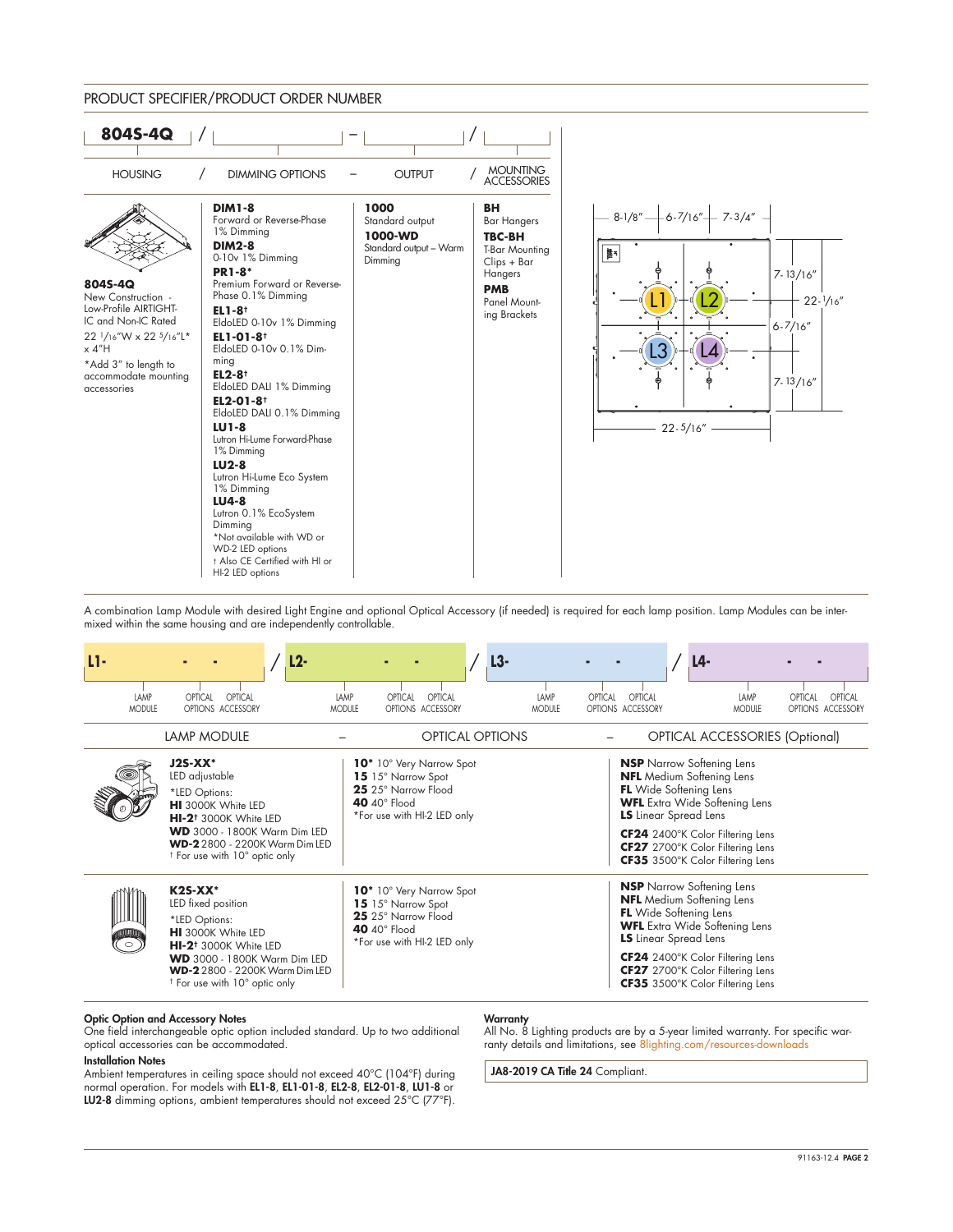## OPTICAL OPTIONS AND ACCESSORY PERFORMANCE SUMMARY

|                      | <b>BEAM ENHANCING LENS (OPTIONAL)*</b> |              |              |            |                        |  |  |  |  |  |  |  |
|----------------------|----------------------------------------|--------------|--------------|------------|------------------------|--|--|--|--|--|--|--|
| OPTICAL OPTIONS      | $+$ NSP                                | $+$ NFL      | $+$ FL       | $+ WFL$    | $+LS$                  |  |  |  |  |  |  |  |
| 10° Very Narrow Spot | 14°                                    | $27^\circ$   | $46^{\circ}$ | $71^\circ$ | $14 \times 52^{\circ}$ |  |  |  |  |  |  |  |
| 15° Spot             | $20^{\circ}$                           | $27^\circ$   | $42^{\circ}$ | $61^\circ$ | $19 \times 47^\circ$   |  |  |  |  |  |  |  |
| 25° Narrow Flood     | $27^\circ$                             | $34^\circ$   | $47^\circ$   | $67^\circ$ | $26 \times 52^{\circ}$ |  |  |  |  |  |  |  |
| 40° Flood            | $41^{\circ}$                           | $42^{\circ}$ | $56^{\circ}$ | $68^\circ$ | $36 \times 57^\circ$   |  |  |  |  |  |  |  |
| Lumen Multiplier     | 0.93                                   | 0.87         | 0.88         | 0.82       | 0.89                   |  |  |  |  |  |  |  |

\*Beam enhancing lens used in combination with 10°, 15°, 25°, or 40° optic to achieve desired beam spread

|                  | LAMP MODULE AND LED PERFORMANCE SUMMARY |                    |            |            |                     |             |                  |                |                |                |    |           |    |    |    |    |            |            |    |                |     |
|------------------|-----------------------------------------|--------------------|------------|------------|---------------------|-------------|------------------|----------------|----------------|----------------|----|-----------|----|----|----|----|------------|------------|----|----------------|-----|
| Lamp<br>Module   | led                                     | Output             | <b>CCT</b> | <b>CRI</b> | Delivered<br>Lumens | Wattage LPW | System Delivered | R <sub>1</sub> | R <sub>2</sub> | R <sub>3</sub> | R4 | <b>R5</b> | R6 | R7 | R8 | R9 | <b>R10</b> | <b>R11</b> |    | <b>R12 R13</b> | R14 |
|                  | $HI-2$                                  | 1000               | 3000       | $93+$      | 1009-1023 14.0      |             | 72-73            | 94             | 97             | 99             | 94 | 94        | 96 | 92 | 83 | 63 | 92         | 95         | 83 | 95             | -99 |
| J2S              | HI                                      | 1000               | 3000       | $92+$      | 715-950             | 15.0        | 48-63            | 93             | 97             | 99             | 93 | 93        | 97 | 91 | 81 | 57 | 92         | 94         | 85 | 94             | 99  |
|                  |                                         | <b>WD</b> 1000-WD  | 3000-1800  | $97+$      | 603-881             | 14.3        | 42-62            | 99             | 99             | 96             | 99 | 99        | 97 | 98 | 96 | 91 | 97         | 97         | 82 | 100            | 97  |
|                  |                                         | <b>WD-21000-WD</b> | 2800-2200  | $95+$      | 585-855             | 14.3        | 41-60            | 98             | 97             | 96             | 96 | 99        | 93 | 90 | 86 | 74 | 96         | 96         | 87 | 99             | -99 |
|                  | $HI-2$                                  | 1000               | 3000       | $93+$      | 1077-1087           | 14.2        | 76               | 94             | 97             | 98             | 94 | 94        | 96 | 93 | 84 | 83 | 91         | 95         | 82 | 95             | 98  |
| K <sub>2</sub> S | HI                                      | 1000               | 3000       | $92+$      | 840-1050            | 15          | 56-70            | 93             | 97             | 99             | 93 | 93        | 97 | 91 | 81 | 57 | 92         | 94         | 85 | 94             | 99  |
|                  | <b>WD</b>                               | 1000-WD            | 3000-1800  | $97+$      | 703-905             | 14.5        | 46-62            | 99             | 99             | 96             | 99 | 99        | 97 | 98 | 96 | 91 | 96         | 97         | 83 | 100            | 97  |
|                  |                                         | <b>WD-21000-WD</b> | 2800-2200  | $95+$      | 682-878             | 14.5        | 47-61            | 98             | 97             | 96             | 96 | 99        | 93 | 90 | 86 | 74 | 96         | 96         | 87 | 99             | 99  |

Note: Performance data shown for individual lamps.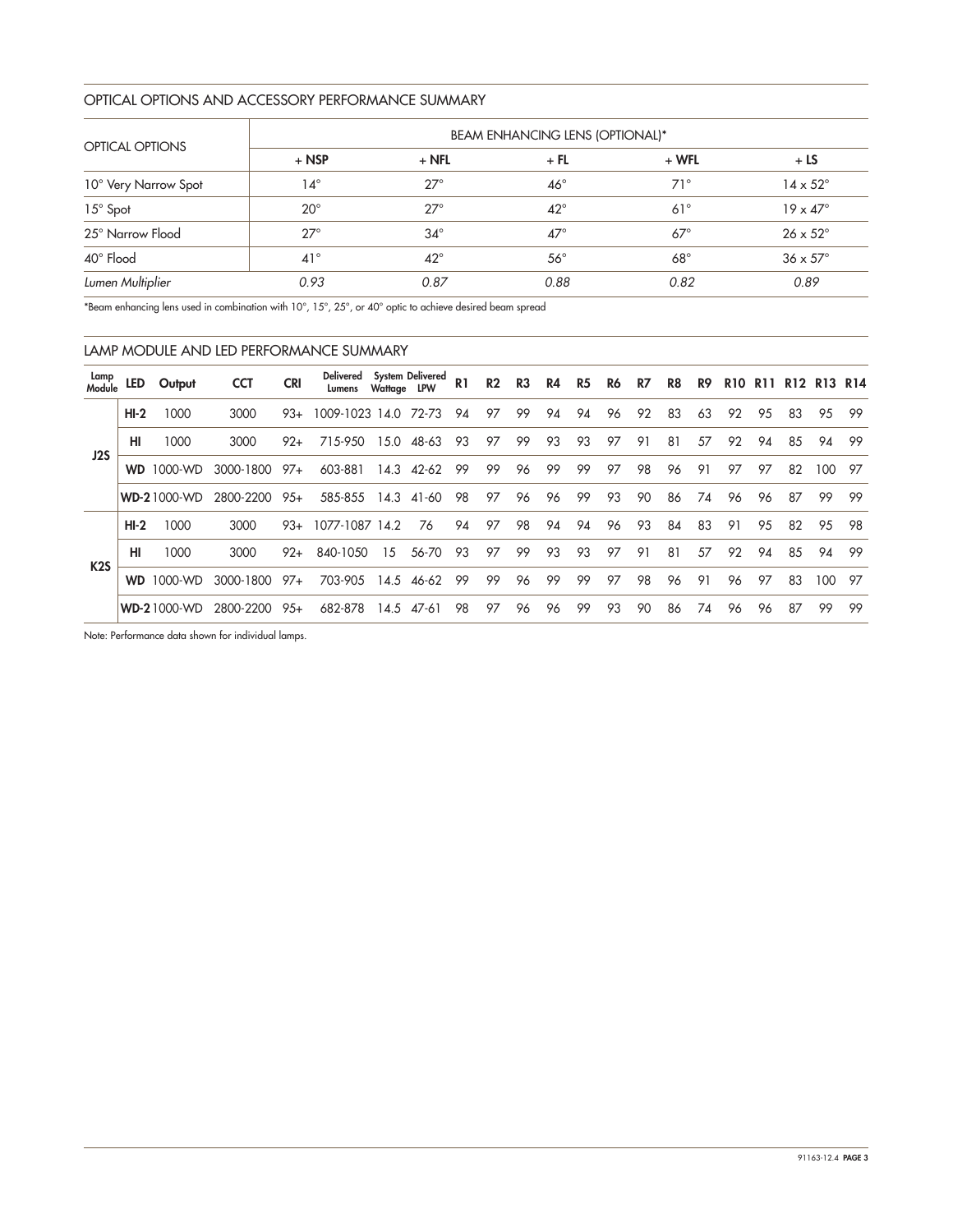## J2S CONE OF LIGHT DIAGRAMS

| $10^{\circ}$             | $15^\circ$             | $25^{\circ}$         | $40^{\circ}$                    |  |  |  |
|--------------------------|------------------------|----------------------|---------------------------------|--|--|--|
| J2S-HI-2-10/1000         | J2S-HI-15/1000         | J2S-HI-25/1000       | J2S-HI-40/1000                  |  |  |  |
| 2 ft - 3746 fc           | 2ft - 1,445fc          | 2ft - 673fc          | Ø1.0 ft 2ft - 379fc             |  |  |  |
| Ø0.4 ft                  | Ø.7 ft                 |                      | Ø1.5 ft                         |  |  |  |
| 4 ft - 937 fc            | 4ft - 361fc            | 4ft - 168fc          | 4ft - 94.6fc                    |  |  |  |
| Ø0.9 ft                  | Ø1.3 ft                | Ø2.0 ft              | Ø3.0 ft                         |  |  |  |
| 6ft - 416 fc             | 6ft - 161fc            | 6ft - 74.7fc         | 6ft - 42.1fc                    |  |  |  |
| Ø1.3 ft                  | Ø2.0 ft                | $Q3.1$ ft            | Ø4.5 ft                         |  |  |  |
| 8 ft - 234 fc            | 8ft - 90.3fc           | 8ft - 42.0fc         | 8ft - 23.7fc                    |  |  |  |
| Ø1.7 ft                  | Ø2.6 ft                | Ø4.1 ft              | Ø5.9 ft                         |  |  |  |
| 10 ft - 150 fc           | 10ft - 57.8fc          | 10ft - 26.9fc        | 10ft - 15.1fc                   |  |  |  |
| Ø2.1 ft                  | Ø3.3 ft                | Ø5.1 ft              | Ø7.4 ft                         |  |  |  |
| 12 ft - 104 fc           | 12ft - 40.1fc          | 12ft - 18.7fc        | 12ft - 10.5fc/                  |  |  |  |
| Ø2.6 ft                  | Ø3.9 ft                | Ø6.1 ft              | Ø8.9 ft                         |  |  |  |
| 10° Very Narrow Spot     | 15° Narrow Spot        | 25° Narrow Flood     | 40° Flood                       |  |  |  |
| CBCP: 14,984             | CBCP: 5,781            | CBCP: 2.690          | CBCP: 1,514                     |  |  |  |
|                          | J2S-WD-15/1000-WD      | J2S-WD-25/1000-WD    | J2S-WD-40/1000-WD               |  |  |  |
| STANDARD OUTPUT-WARM DIM | 2ft - 994fc            | 2ft - 608fc          | 2ft - 424fc                     |  |  |  |
|                          | Ø.8 ft                 | Ø1.0ft               | Ø1.3 ft                         |  |  |  |
|                          | 4ft - 249fc            | 4ft - 152fc          | 4ft - 106fc                     |  |  |  |
|                          | Ø1.6 ft                | $\varnothing$ 2.0 ft | Ø2.7 ft                         |  |  |  |
|                          | 6ft - 110fc<br>Ø2.4 ft | 6ft - 67.6fc         | Ø3.0 ft 6ft - 47.1fc<br>Ø4.0 ft |  |  |  |
|                          | 8ft - 62.1fc           | 8ft - 38.0fc         | 8ft - 26.5fc                    |  |  |  |
|                          | Ø3.2 ft                | Ø4.0 ft              | Ø5.3 ft                         |  |  |  |
|                          | 10ft - 39.8fc          | 10ft - 24.3fc        | 10ft - 17.0fc                   |  |  |  |
|                          | Ø4.0 ft                | Ø5.0 ft              | Ø6.6 ft                         |  |  |  |
|                          | 12ft - 27.6fc          | 12ft - 16.9fc        | 12ft - 11.8fc                   |  |  |  |
|                          | Ø4.9 ft                | Ø5.9ft               | Ø8.0 ft                         |  |  |  |
|                          | 15° Narrow Spot        | 25° Narrow Flood     | 40° Flood                       |  |  |  |
|                          | CBCP: 3,976            | CBCP: 2.433          | CBCP: 1,718                     |  |  |  |

# K2S CONE OF LIGHT DIAGRAMS

|                          | $10^{\circ}$                         | $15^{\circ}$                   | $25^{\circ}$                         | 40°                        |  |  |  |
|--------------------------|--------------------------------------|--------------------------------|--------------------------------------|----------------------------|--|--|--|
|                          | K2S-HI-2-10/1000                     | K2S-HI-15/1000                 | K2S-HI-25/1000                       | K2S-HI-40/1000             |  |  |  |
|                          | 2 ft - 3989 fc<br>Ø0.4 ft            | 2ft - 1763fc<br>Ø.6 ft         | 2ft - 836fc<br>Ø0.9 ft               | Ø1.3 ft<br>2ft - 469fc     |  |  |  |
|                          | 4 ft - 997 fc<br>Ø0.8 ft             | 4ft - 441fc<br>Ø1.3 ft         | 4ft - 209fc<br>Ø1.9 ft               | Ø2.7 ft<br>4ft - 117fc     |  |  |  |
| $\Omega$                 | 6 ft - 443 fc<br>Ø1.2ft              | 6ft - 196fc<br>Ø1.9 ft         | 6ft - 92.9fc<br>Ø2.8 ft              | Ø4.0 ft<br>6ft - 52.1fc    |  |  |  |
|                          | 8 ft - 249 fc<br>Ø1.6 ft             | 8ft - 110fc<br>Ø2.5 ft         | 8ft - 52.3fc<br>$\varnothing$ 3.8 ft | Ø5.3 ft<br>8ft - 29.3fc    |  |  |  |
|                          | 10 ft - 160 fc<br>Ø2.1 ft            | 10ft - 70.5fc<br>Ø3.2 ft       | 10ft - 33.4fc<br>Ø4.7 ft             | Ø6.7 ft<br>10ft - 18.8fc   |  |  |  |
|                          | $12f + 111f$ c<br>Ø2.5 ft            | 12ft - 49.0fc<br>Ø3.8 ft       | 12ft - 23.2fc<br>Ø5.7 ft             | Ø8.0 ft<br>12ft - 13.0fc   |  |  |  |
|                          | 10° Very Narrow Spot<br>CBCP: 15,955 | 15° Narrow Spot<br>CBCP: 7,051 | 25° Narrow Flood<br>CBCP: 3,344      | 40° Flood<br>CBCP: 1,877   |  |  |  |
|                          |                                      | K2S-WD-15/1000-WD              | K2S-WD-25/1000-WD                    | K2S-WD-40/1000-WD          |  |  |  |
| STANDARD OUTPUT-WARM DIM |                                      | 2ft - 1001fc<br>Ø.8 ft         | 2ft - 605fc<br>Ø1.0 <sub>ft</sub>    | Ø1.3 ft<br>2ft - 432fc     |  |  |  |
|                          |                                      | 4ft - 250fc<br>Ø1.6 ft         | 4ft - 151fc<br>Ø2.0 ft               | Ø2.6 ft<br>4ft - 108fc     |  |  |  |
|                          |                                      | 6ft - 111fc<br>Ø2.4 ft         | 6ft - 67.2fc<br>Ø3.0 ft              | Ø4.0 ft<br>6ft - 47.9fc    |  |  |  |
|                          |                                      | 8ft - 62.5fc<br>Ø3.3 ft        | 8ft - 37.8fc<br>Ø4.0 ft              | 8ft - 27.0fc<br>Ø5.3 ft    |  |  |  |
|                          |                                      | 10ft - 70.0fc<br>Ø4.1 ft       | 10ft - 24.2fc<br>Ø5.0 ft             | $10ft - 17.3fc$<br>Ø6.6 ft |  |  |  |
|                          |                                      | 12ft - 27.8fc<br>Ø4.9 ft       | 12ft - 16.8fc<br>Ø6.0 ft             | 12ft - 12.0fc<br>Ø7.9 ft   |  |  |  |
|                          |                                      | 15° Narrow Spot<br>CBCP: 4,002 | 25° Narrow Flood<br>CBCP: 2,448      | 40° Flood<br>CBCP: 1,750   |  |  |  |